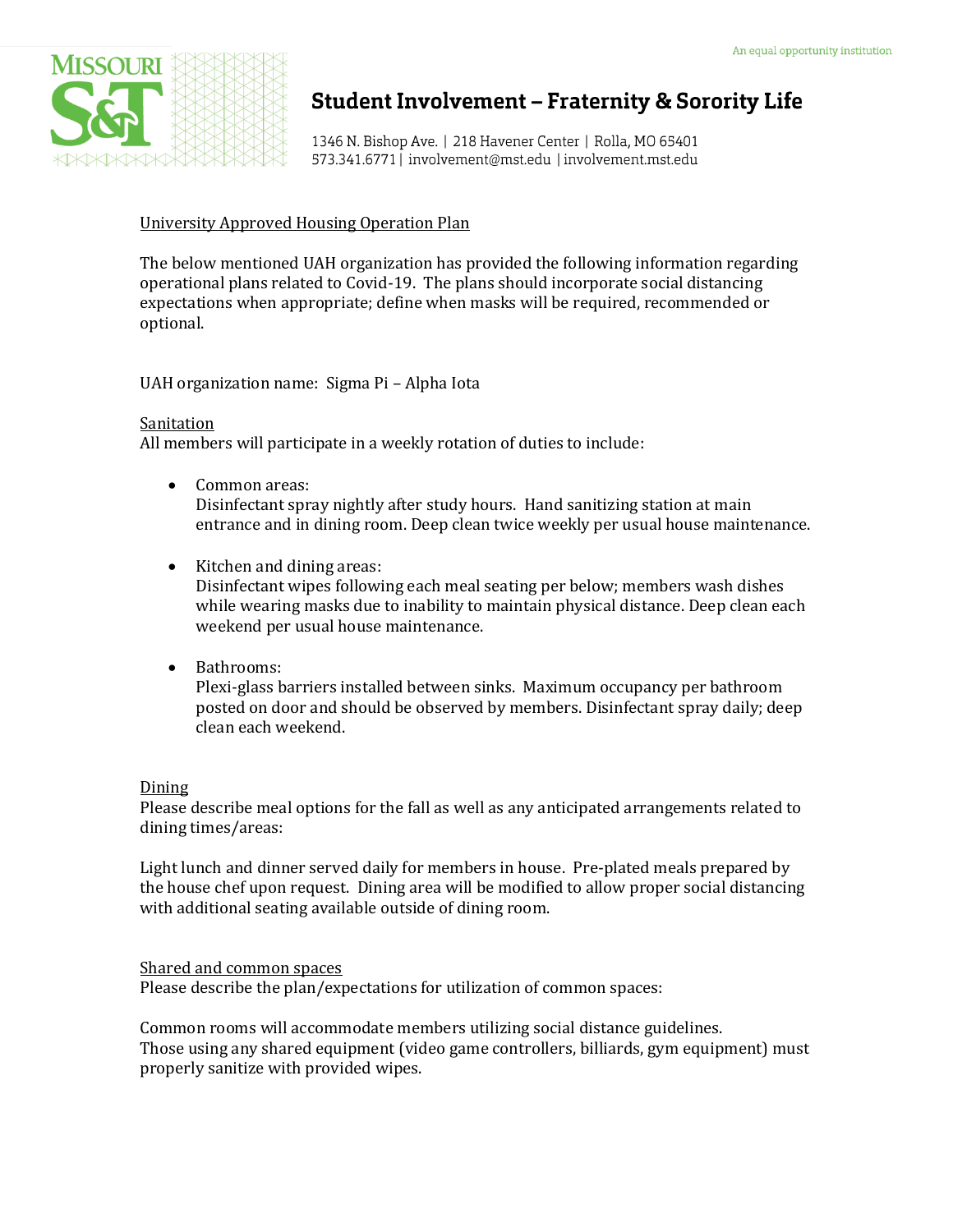

# **Student Involvement - Fraternity & Sorority Life**

1346 N. Bishop Ave. | 218 Havener Center | Rolla, MO 65401 573.341.6771 | involvement@mst.edu | involvement.mst.edu

### Sleeping

Maximum people per room: never more than 3

Describe room type (traditional two-person room, suite, etc.): Traditional 2 and 3 person rooms

What measures will be implemented to minimize risk: Beds will be situated to maximize social distancing with residents asked to sleep with heads at opposite ends of respective beds.

#### Visitor policy

Who may visit the facility and under what conditions?

The house will be open to all active members only for the first two weeks of the semester. After that time, up to two invited guests per member will be permitted during normal hours through the main and  $1<sup>st</sup>$  floor side entrance. Members that invite them will sign them in on a sign in sheet that will be maintained only for contract tracing. The logs will be shredded after 30 days. Any guest will be expected to utilized restrooms in the common areas and basements only.

How will visitors be registered for contact tracing? Any visitor must be recorded in the house log, including name, email, phone number, appropriate host member information, and that their temperature was taken. A touchless thermometer will be provided by the sign-in sheet. Information will be stored for up to 30 days after which will be shredded.

#### Social policy

Under what conditions will any activities take place? Any social activity involving members only will adhere to social distancing and gathering limits in place by the CDC and will abide by any university requirements as appropriate. Social activities involving other RSO organizations will not be permitted until a later date when it is determined safe, and in accordance with the house adopting a comprehensive hosting plan. As a member of IFC, the house is subject to community social guidelines and will not host any events which are in violation to those to those guidelines. The house leadership has chosen to not host any official events which include alcohol for the fall semester due to alcohol's impact on individual's ability to make the safest choices possible. Individuals who are of age will be permitted to have alcohol in accordance with NIC and IFC policies.

#### Isolation/Quarantine plan

In the event of a positive case, the student will have the option to return home, isolate within University isolation housing as available, or use the available annex housing(pending approval). Roommates or those in very frequent contact will have an option to selfquarantine within their facility (if appropriate spaces are available), utilize University quarantine spaces as available or return home.